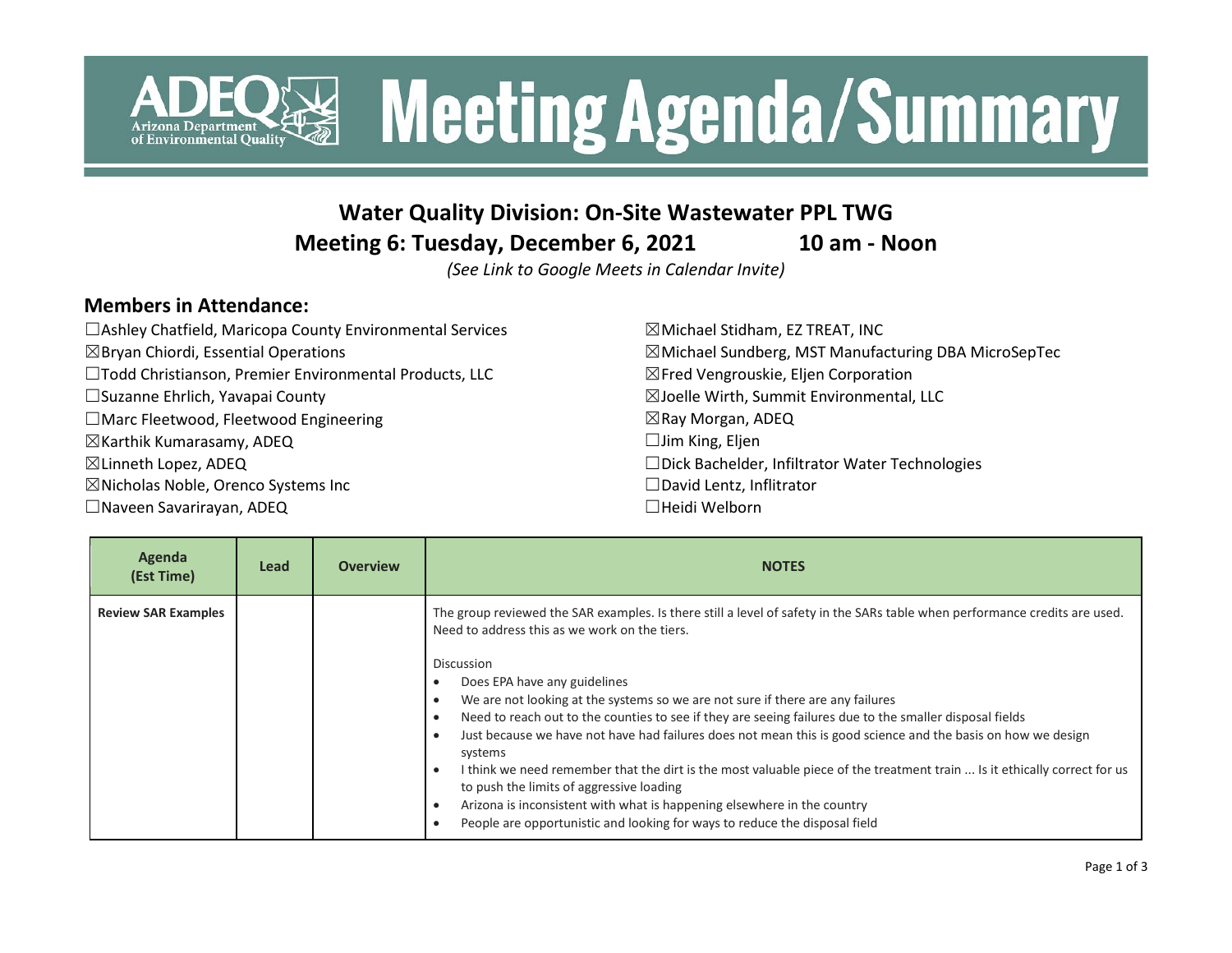

|                                        | Arizona is more conservative in SAR values<br>$\bullet$<br>What is the life cycle expectancy and can the soil sustain the treatment for the life of the system<br>$\bullet$<br>Is the major maintenance taking place when needed?<br>$\bullet$<br>It is a high risk for the homeowner and the long-term soil performance<br>$\bullet$<br>May need to revisit the formula<br>$\bullet$<br>Bryan sent information from the EPA manual<br>$\bullet$<br>What is the history of the formula? Never intended to go to the low numbers.<br>$\bullet$<br>Service providers look at the condition of the filter to determine the condition of the system<br>$\bullet$<br>Need to include in a tier system the operational cycle and life of the system<br>$\bullet$<br>Financial impacts of drain field repair/replacement to homeowners can be significant  what happens if they cannot<br>$\bullet$<br>afford it<br>Potential for a Tiered Approach:<br>Treatment levels are restrictive based onsite conditions<br>Usually other states assigned performance standards delineated by effluent quality<br>$\bullet$                                                                                                              |
|----------------------------------------|---------------------------------------------------------------------------------------------------------------------------------------------------------------------------------------------------------------------------------------------------------------------------------------------------------------------------------------------------------------------------------------------------------------------------------------------------------------------------------------------------------------------------------------------------------------------------------------------------------------------------------------------------------------------------------------------------------------------------------------------------------------------------------------------------------------------------------------------------------------------------------------------------------------------------------------------------------------------------------------------------------------------------------------------------------------------------------------------------------------------------------------------------------------------------------------------------------------------------|
| <b>Definition of Typical</b><br>Sewage | Arizona's typical sewage especially for FOG would be considered high strength waste in other locations<br>$\bullet$<br>The parameters don't align with the NSF and other testing organizations<br>$\bullet$<br>May need to have 2 different definitions<br>$\bullet$<br>No of the PPLs were tested at the AZ typical sewage limits<br>$\bullet$<br>Need to separate out commercial and residential and accommodate the low flow fixtures which increases the nitrogen<br>$\bullet$<br>Regs mix high strength and residential waste<br>$\bullet$<br>Code is does not exceed<br>$\bullet$<br>Some states are moving to organic loading but NSF doesn't have the organic numbers<br>$\bullet$<br>In a municipal system, bad actors are diluted. More prone to have upset in a single-family home OWWTF.<br>$\bullet$<br>Consider NSF or field testing as part of the PPL<br>$\bullet$<br>Recommendation:<br>Typical sewage should emulate the third-party testing rates.<br>$\bullet$<br>Send input to Mike Sundberg<br>$\bullet$<br>Need to research some more updated numbers which consider lower use fixtures (nitrogen and ammonia) – could do<br>$\bullet$<br>an analysis to determine impact if you take out the flow |